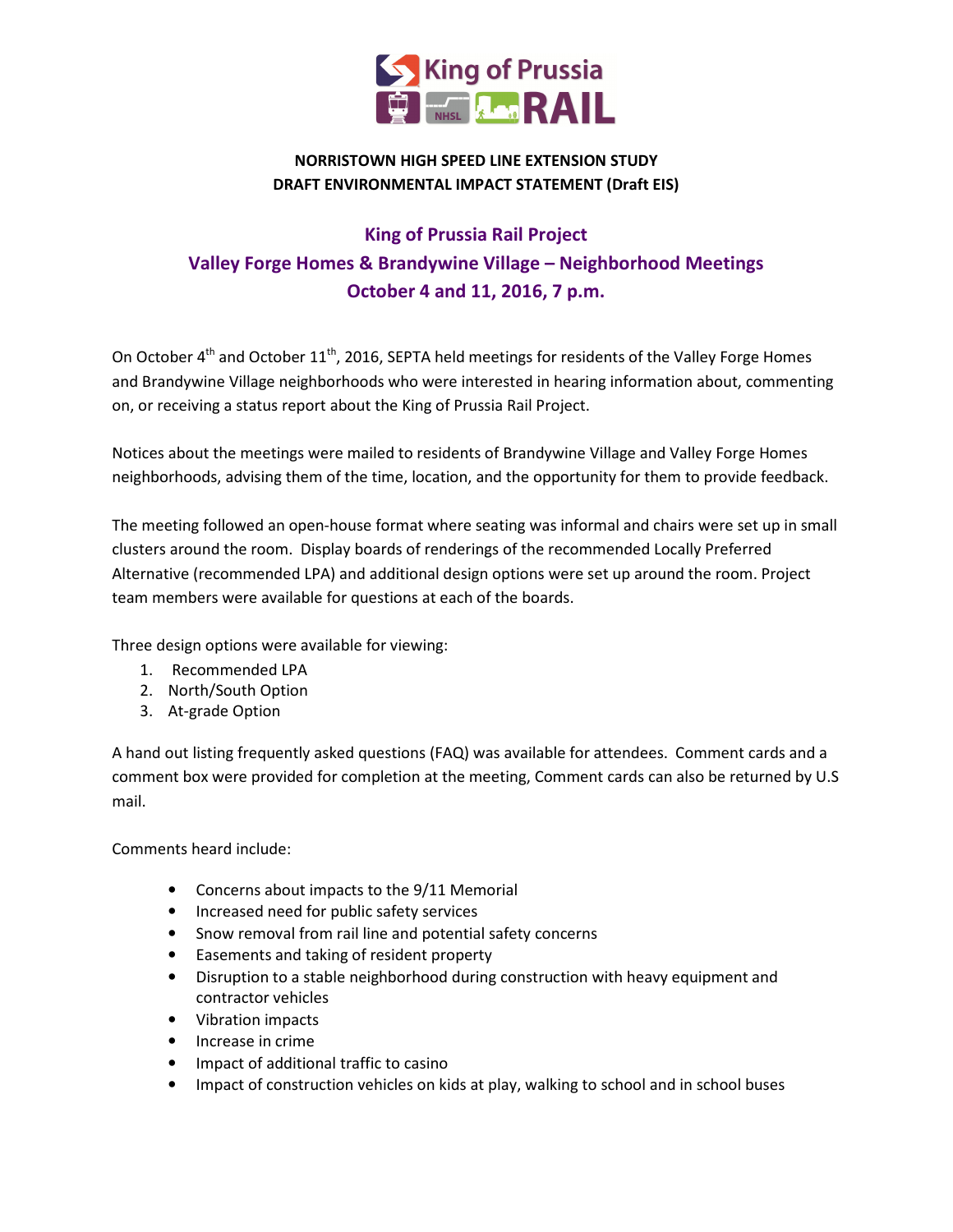KOP Rail Valley Forge Homes – Neighborhood Meeting Summary October  $4^{\text{th}}$  and  $11^{\text{th}}$ , 2016 Page 2

- During construction of Pennsylvania Turnpike a few years ago, areas behind homes were used as staging areas 24/7 and caused hardships with noise and lights
- Project does not benefit UMT residents
- Visual impacts
- Several residents felt the North/South elevated option is the best option.
- Concerns about travelling through the Upper Darby Station
- Resident prefers at-grade option, but has concerns about at-grade safety
- Suggested adding a visual barrier on the guideway to offer privacy to residents
- This is 30 years too late
- Feels like a WPA-type of project to get people working
- Are developers interested in building next to the rail line?
- $69<sup>th</sup>$  St station feels unsafe at both peak- and non-peak hours.
- UMT residents should not have to shoulder the burden of having a rail line in their backyard
- Providing examples of positive testimonials from other successful projects might help public opinion
- Install charging stations for riders as part of the  $69<sup>th</sup>$  Street improvement project
- Make it aesthetically similar to monorail to include advanced design and forward thinking
- Looking forward to the new service.
- Proposal looks great and hopes funding and momentum continue
- Put renderings online
- Request for visuals, slide presentations and newsletters posted online
- Make the decision as soon as possible. Non-action and drawn out process is very stressful.
- Build a monorail directly from KOP to Center City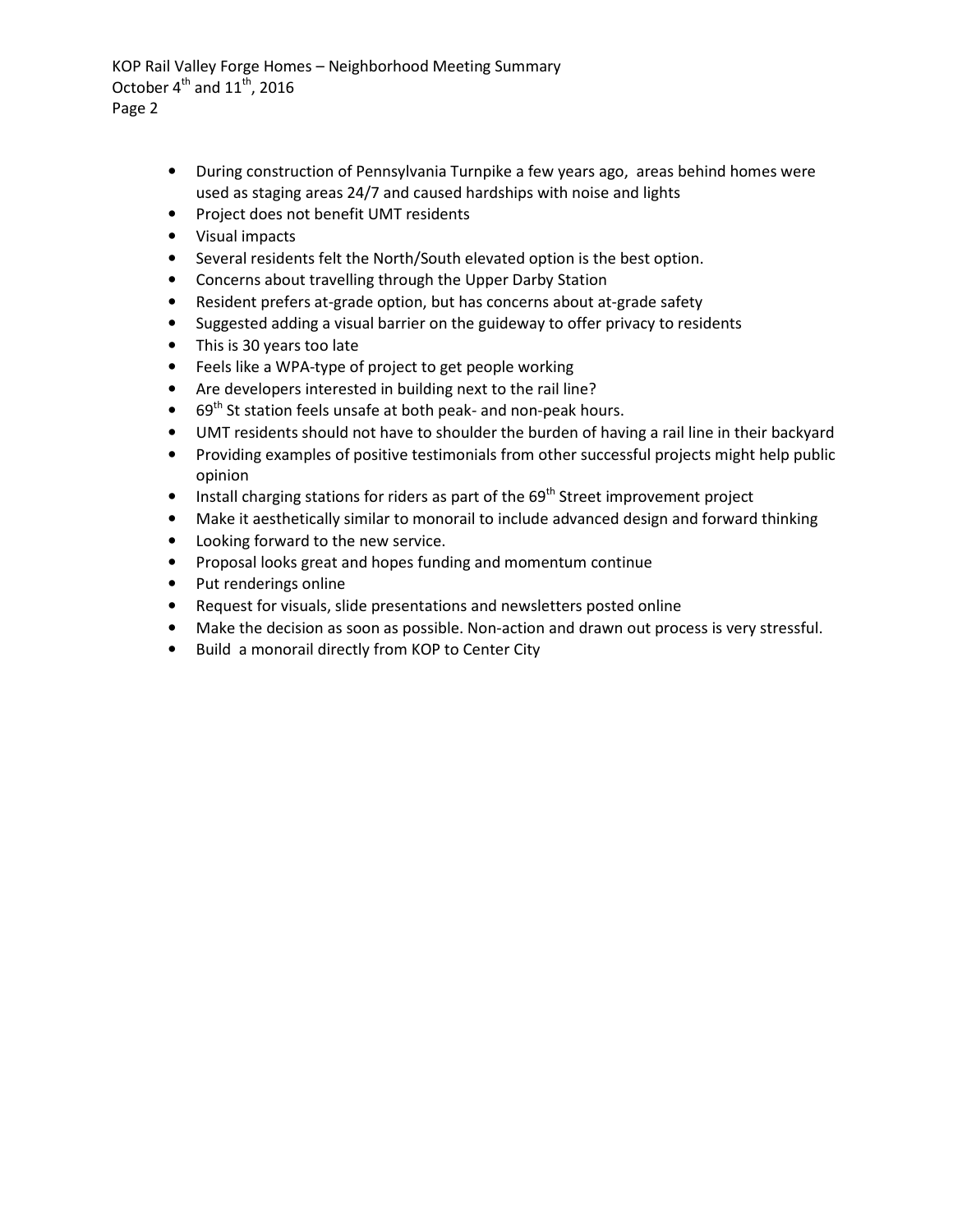

#### Artistic rendering of KOP Rail traveling along 1st avenue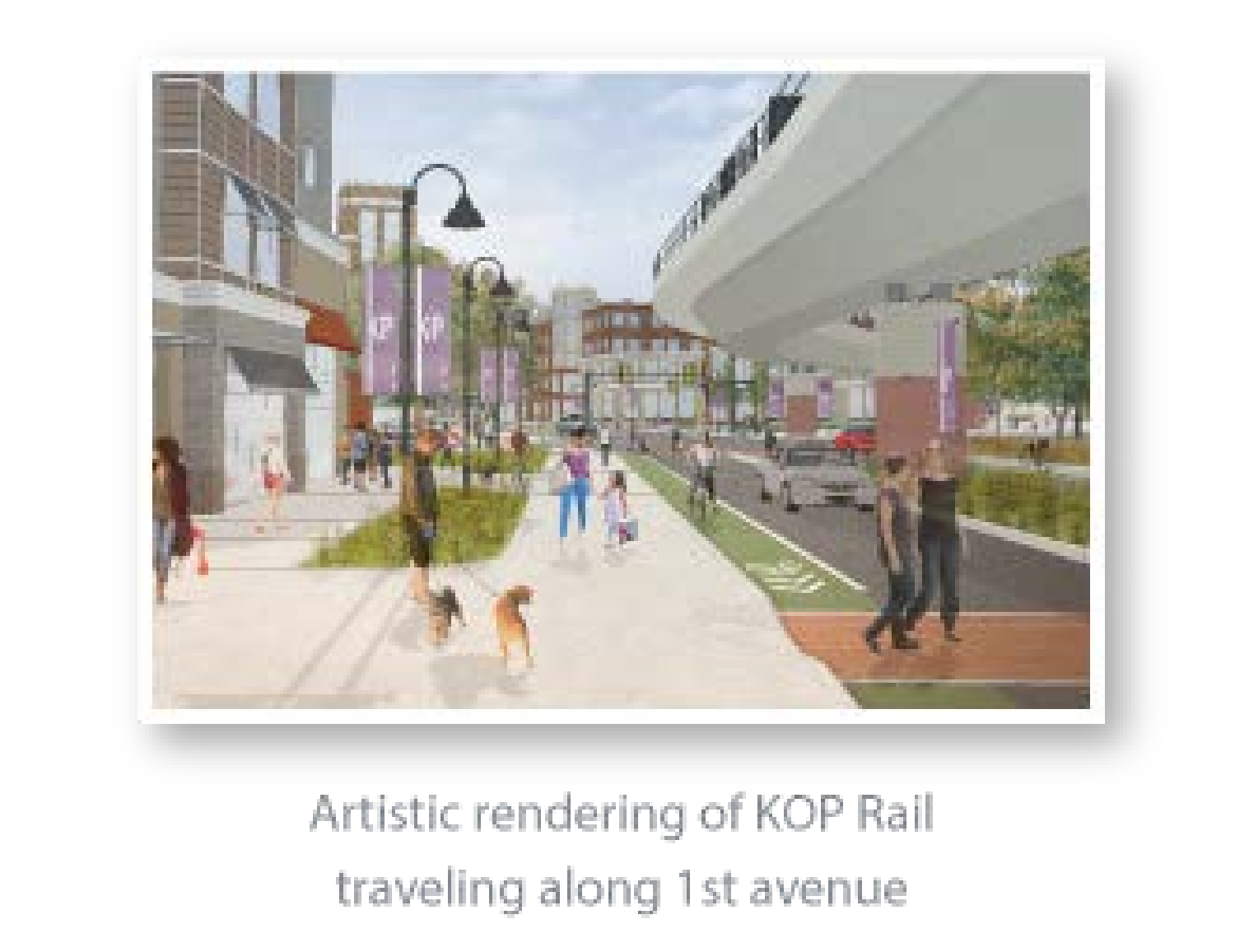

### Artistic rendering of KOP Rail traveling along Mall Boulevard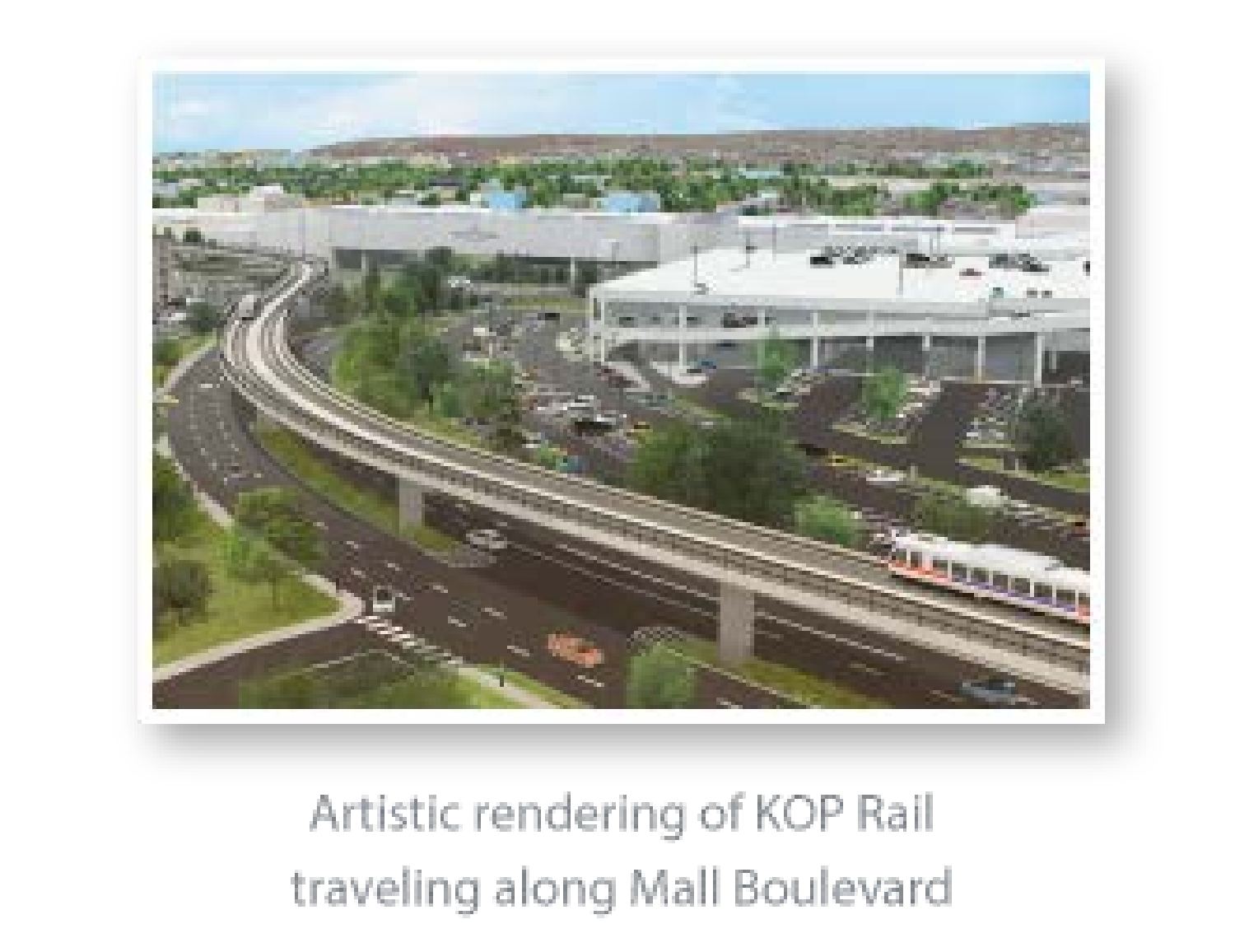

# AirTrain New York City, NY Provides service to John F. Kennedy International Airport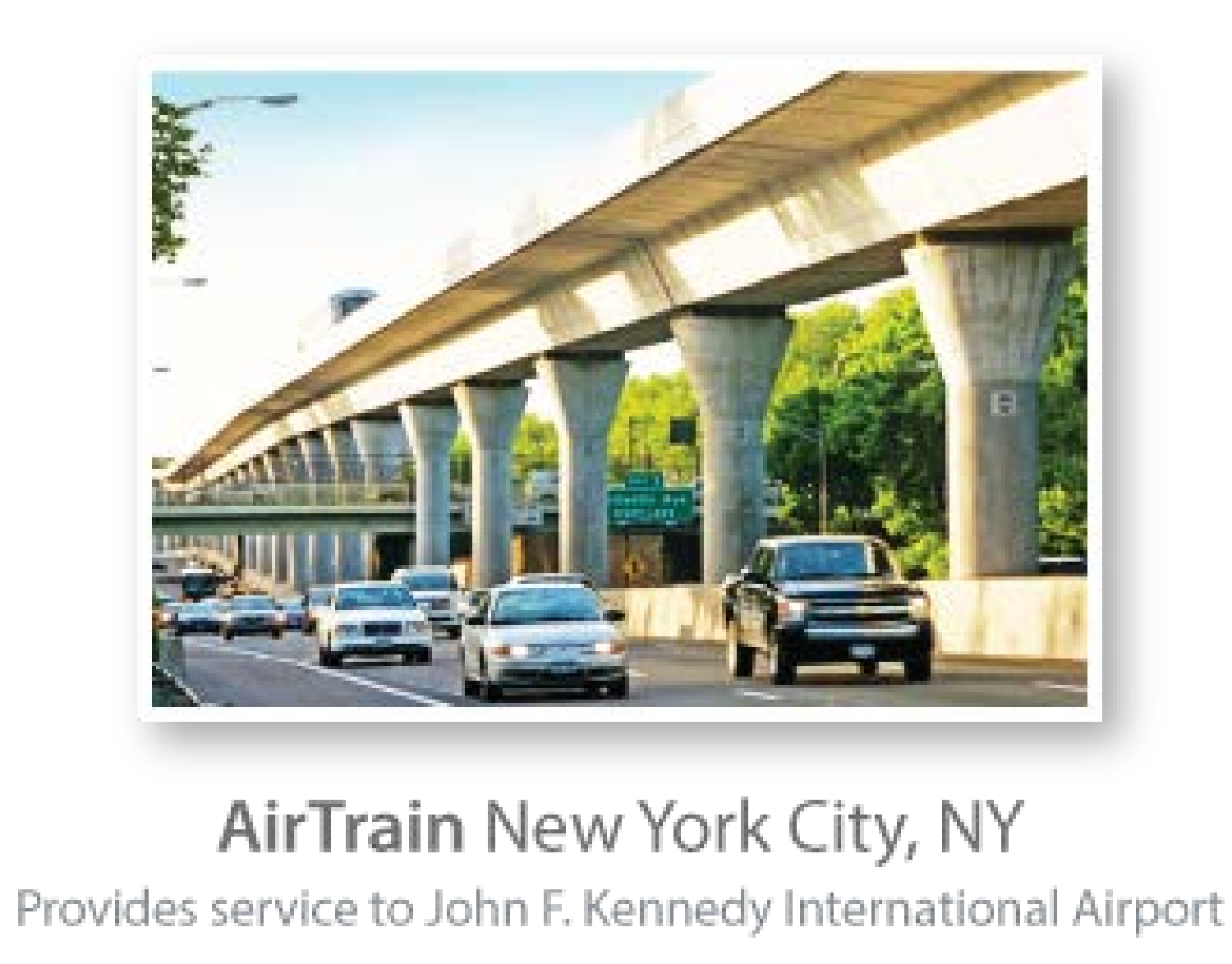

# Metrorail Tysons Corner, VA Silver Line service to Washington, DC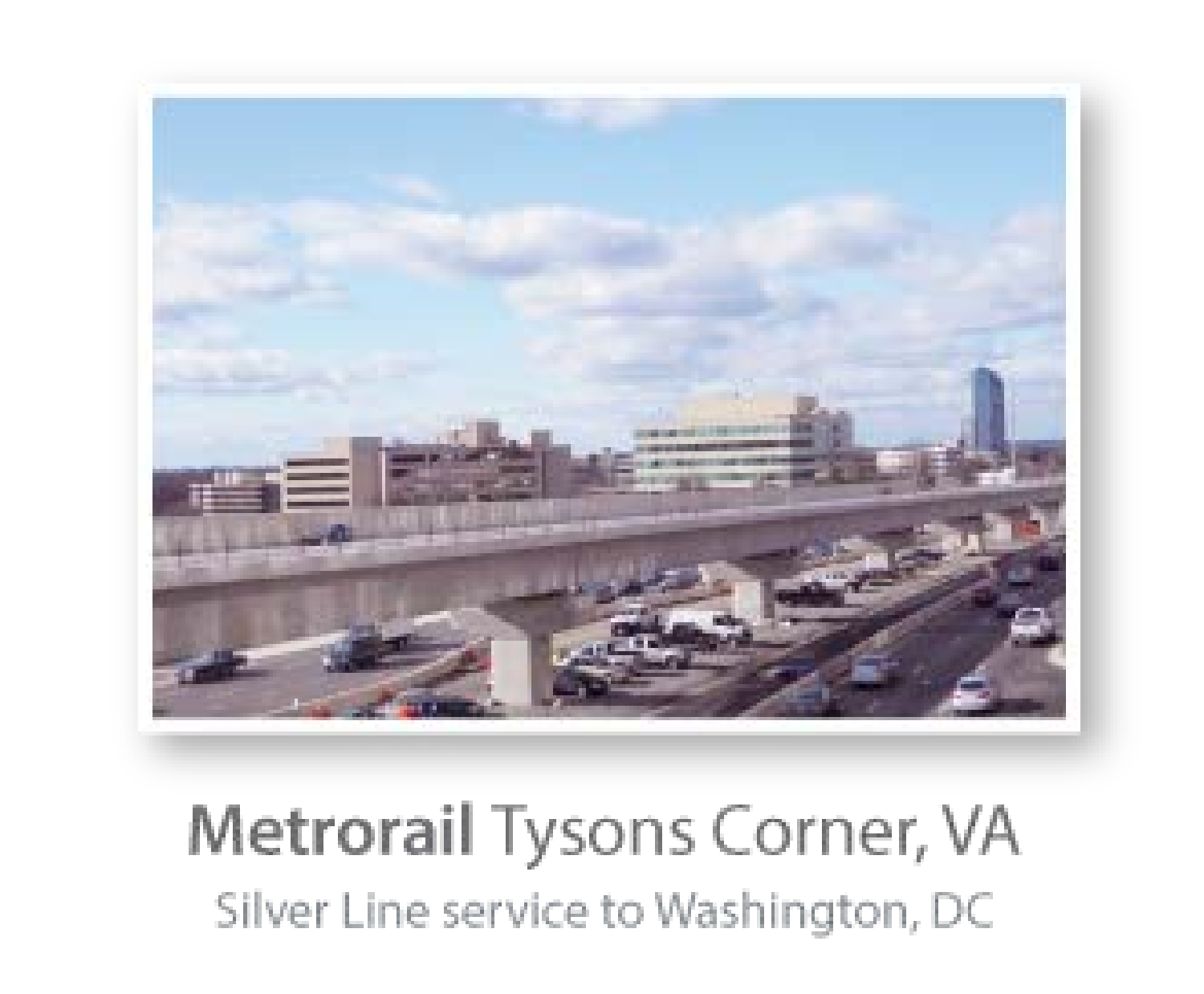

# Sound Transit Seattle, WA Tacoma Link-connects the Tacoma Dome Station with downtown TacomaCentral Linkruns between downtown Seattle and Seattle-Tacoma International Airport